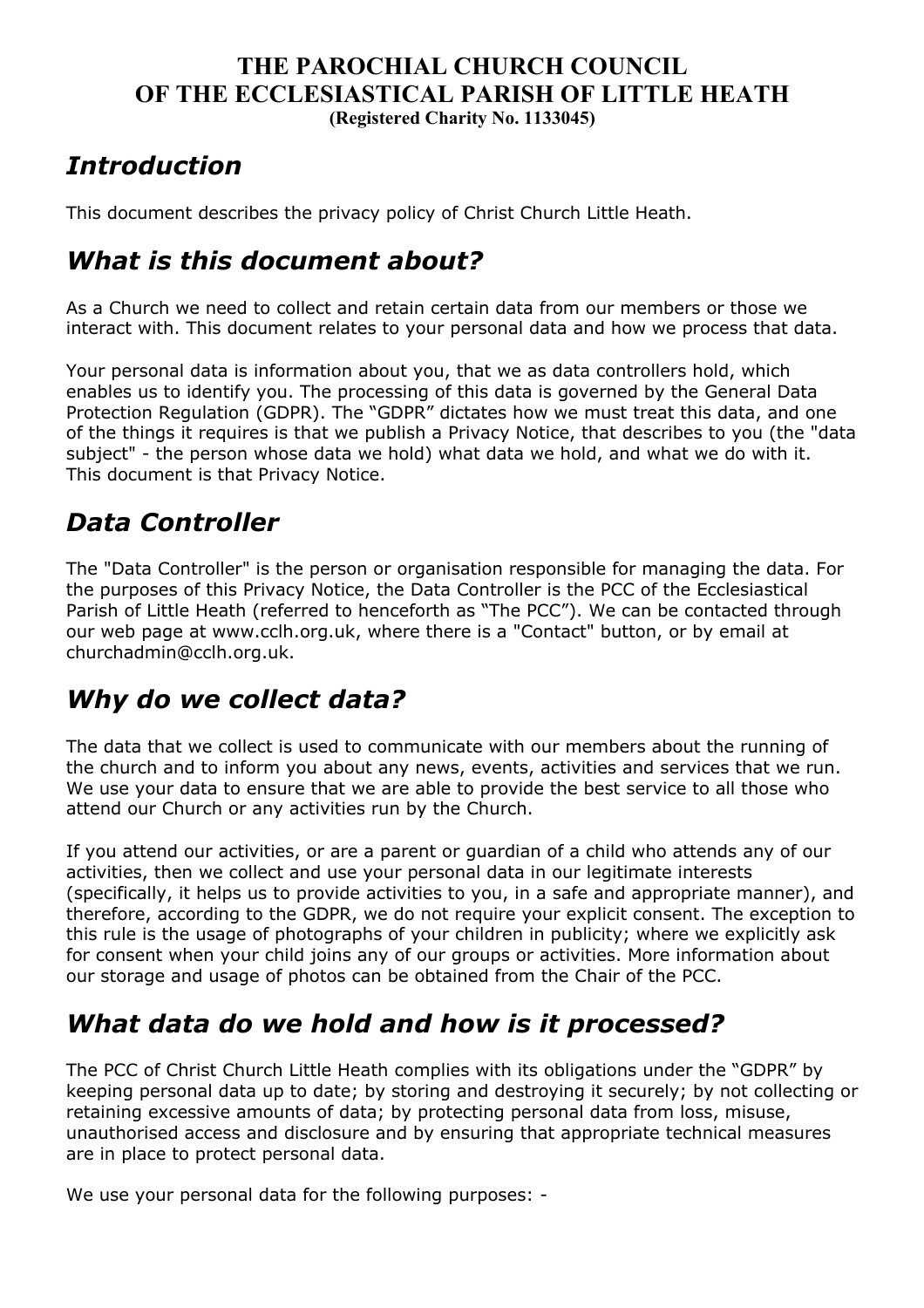- To administer membership records including those on our Church membership list as well as on the electoral roll;
- To contact those who give to the work of Christ Church about their giving;
- To manage our employees and volunteers;
- To maintain our own accounts and records (including the processing of gift aid applications);
- To inform you of news, events, activities and services running at Christ Church;
- To contact you relating to the running of children's and youth groups when your child/children are part of these groups;
- To manage the voluntary Church rotas, including the music rotas and to communicate with those serving on them;
- To contact and inform those who are part of the pastoral care and prayer team;
- To communicate with those attending Bible Study or exploring Christianity courses.

The data that we keep may include the following: name, title, gender, date of birth, school year group, school attended, groups/activities attended, address, telephone number, email address, medical/religious information, relationships to other members (e.g spouse), IP addresses used to log in to our website and gift aid declarations.

If a member is a registered volunteer for one of children's or youth groups we will keep information relating to your DBS such as the issue date and DBS number as well as any references taken.

## *Where do we get the data from?*

In most cases, the information we hold about a data subject is provided by the subject themselves, or by their immediate family (in the case where a data subject is under parental responsibility). In some cases, information may become apparent in other ways (for example, where a family is divided by divorce, information about one side of the divide may become apparent as a result of information provided by the other side).

#### *Who has access to the data?*

Personal data is generally accessible to the PCC, Church leadership and the Church Office.

Occasionally we share information about our members with activity providers if they are providing activities for us, however we ensure this is deleted afterwards. We do not share this information with other organisations (unless legally required to do so, or unless you ask us to).

Confidential data, such as references or details disclosed by the DBS shall be accessible to the Chair of the PCC and safeguarding officer only.

# *Where is the data held?*

Most of the data is held securely and encrypted within the Church Office or on the PCC Dropbox account which is only accessible to those on the PCC, although the chair of PCC may request access. Different people have access to different information depending on their role.

Leader safeguarding information is held online in the secure area of the Disclosure and Barring Service (DBS) and is accessible to the chair of PCC and safeguarding officer.

All data kept electronically is stored in encrypted and password protected systems.